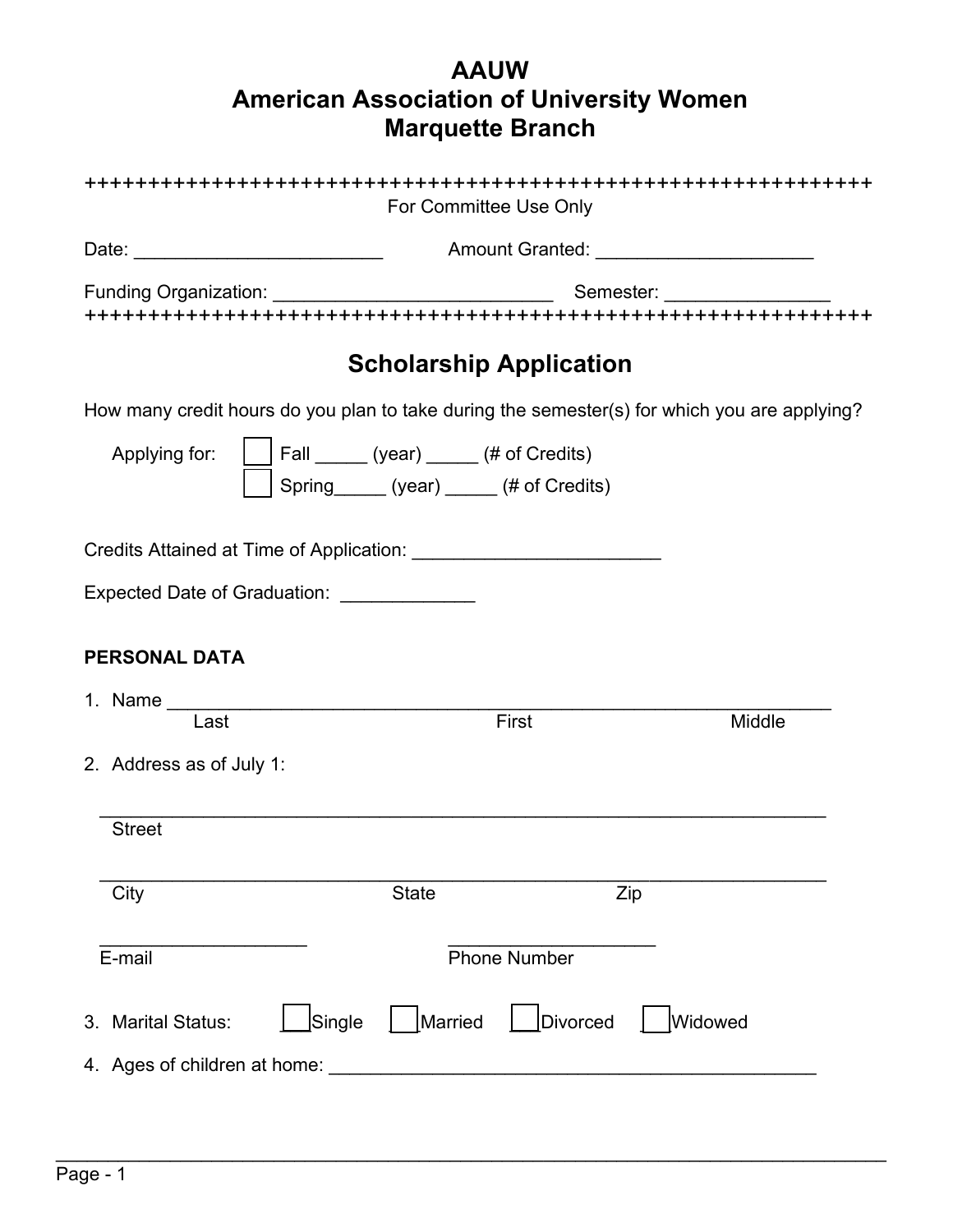#### **EDUCATION**

|    | 5. Current Course of Study at NMU:                                 | Baccalaureate; 4-year degree<br>Associate; 2-year degree<br>Certificate; 1-year |                                 |
|----|--------------------------------------------------------------------|---------------------------------------------------------------------------------|---------------------------------|
|    |                                                                    |                                                                                 |                                 |
|    | 7. List schools you have attended, beginning with the most recent: |                                                                                 |                                 |
|    | Institution<br>Location                                            |                                                                                 | Year # of credits Cert./Diploma |
|    |                                                                    |                                                                                 |                                 |
|    | b. <u>__________________________________</u>                       |                                                                                 |                                 |
| C. |                                                                    |                                                                                 |                                 |

### **EDUCATIONAL PLANS**

8. Summarize your educational plans or goals

## **WORK EXPERIENCE**

9. What paid positions have you held? Please list, beginning with the most recent (attach additional page if necessary):

|    | Employer | Address | Position | <b>Dates</b> |
|----|----------|---------|----------|--------------|
| a. |          |         |          |              |
| b. |          |         |          |              |
| C. |          |         |          |              |

\_\_\_\_\_\_\_\_\_\_\_\_\_\_\_\_\_\_\_\_\_\_\_\_\_\_\_\_\_\_\_\_\_\_\_\_\_\_\_\_\_\_\_\_\_\_\_\_\_\_\_\_\_\_\_\_\_\_\_\_\_\_\_\_\_\_\_\_\_\_\_\_\_\_\_\_\_\_\_\_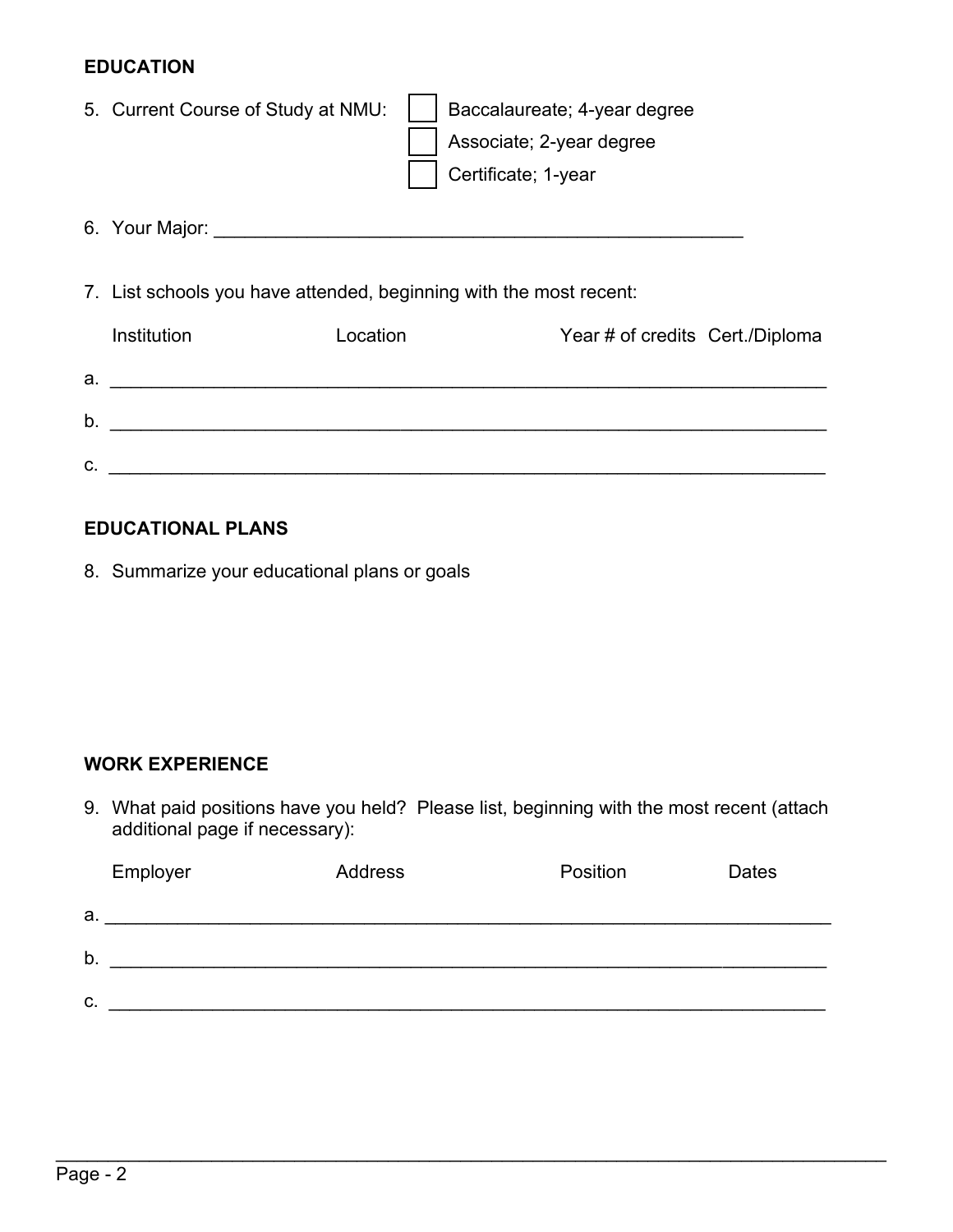#### **VOLUNTEER EXPERIENCE**

10.List volunteer activities and approximate dates, beginning with the most recent:

|    | Organization | Type of activity | Dates |
|----|--------------|------------------|-------|
| a. |              |                  |       |
| b  |              |                  |       |
| C. |              |                  |       |

### **FINANCIAL STATEMENT**

11. Please summarize your reasons for needing financial aid: (Include full explanation in your attached letter)

12.Have you applied for assistance from other sources? (Please list)

13.What was your gross household income for LAST calendar year? Choose One

\_\_\_\_\_\_\_\_\_\_\_\_\_\_\_\_\_\_\_\_\_\_\_\_\_\_\_\_\_\_\_\_\_\_\_\_\_\_\_\_\_\_\_\_\_\_\_\_\_\_\_\_\_\_\_\_\_\_\_\_\_\_\_\_\_\_\_\_\_\_\_\_\_\_\_\_\_\_\_\_



14.How did you hear about this scholarship?